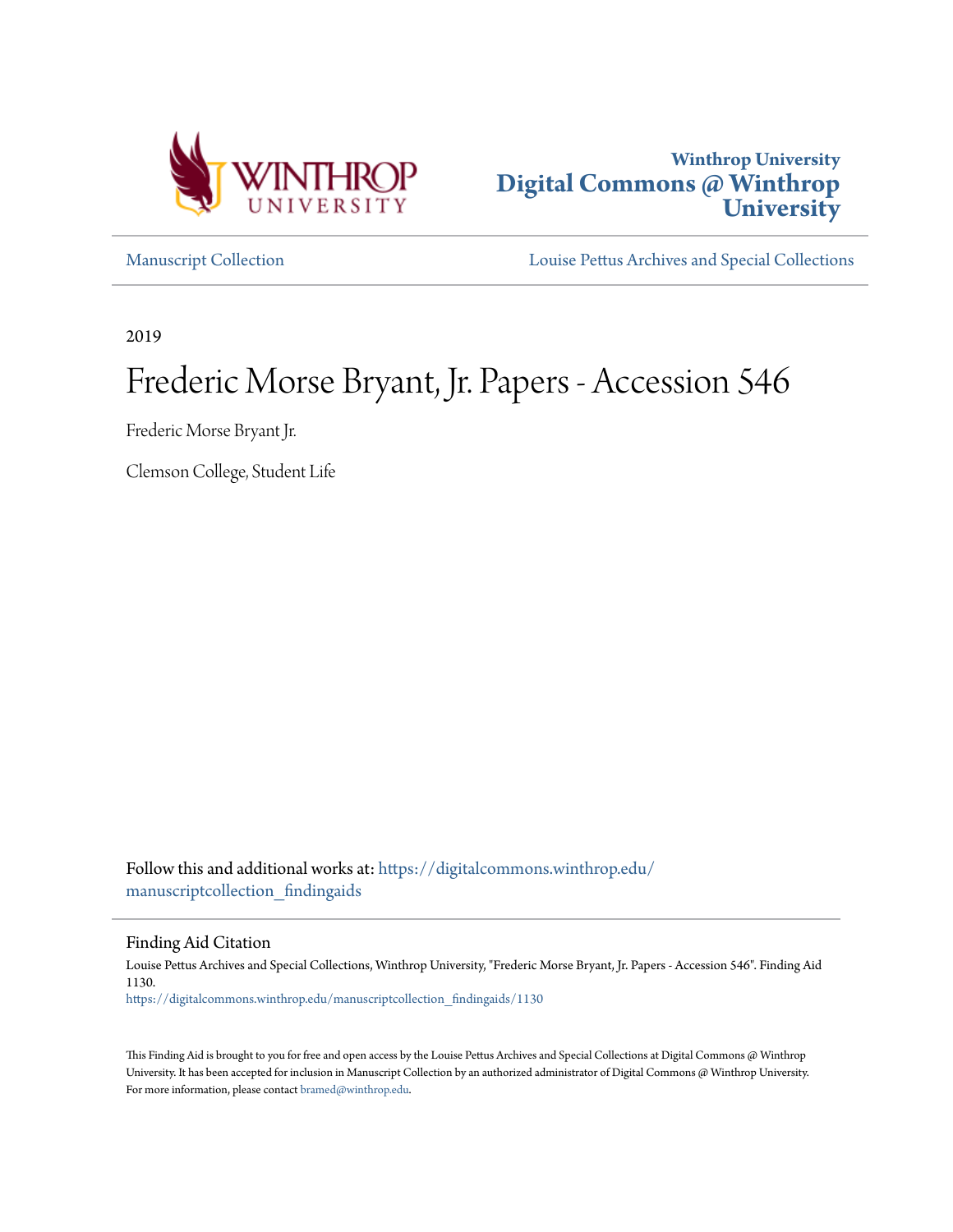### **WINTHROP UNIVERSITY LOUISE PETTUS ARCHIVES & SPECIAL COLLECTIONS**

**MANUSCRIPT COLLECTION**

## **ACCESSION 546**

## **FREDERIC MORSE BRYANT JR. PAPERS**

1923-1925

2 Boxes, 13 folders

 $-11-3$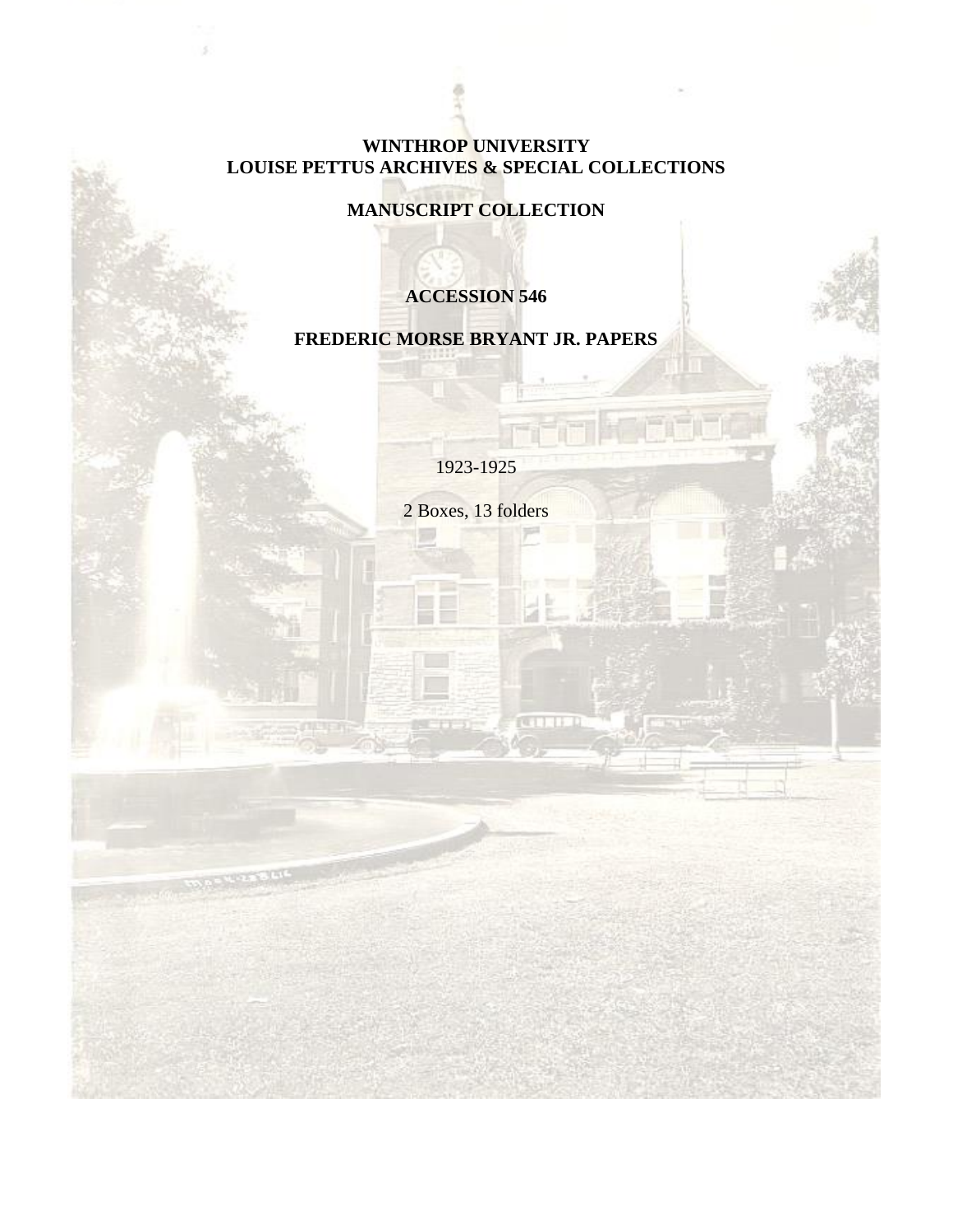#### **WINTHROP UNIVERSITY**

#### **LOUISE PETTUS ARCHIVES & SPECIAL COLLECTIONS**

#### **MANUSCRIPT COLLECTION**

ADDITIONS: \_\_\_\_, \_\_\_, \_\_\_

ACC. NO.: **\_546\_** PROCESSED BY: Abby B. Hieber NO. OF SECTIONS: \_2\_

#### **FREDERIC MORSE BRYANT JR. PAPERS I**

Provenance: The collection was donated by Leslie Brown to the Winthrop College Archives and Special Collections on December 7, 1983.

> Linear feet of shelf space occupied: 0.50 Approximate number of pieces: 1,000

Restrictions: Open to researchers under the rules and regulations of the Louise Pettus Archives & Special Collections at Winthrop University.

Literary Rights: For information concerning literary rights please contact the Louise Pettus Archives & Special Collections at Winthrop University.

Scope and Content Note: **This collection includes personal and business correspondence collected by to Frederic Morse Bryant, Jr. (1904-1990) of primarily of Marion, SC. Some of the correspondence relates to Frederic's brother Malcolm M. Bryant (1905-2000) and to the Bryant Coal and Hauling Company of Marion, South Carolina. Most of the letters are from friends of Mr. Bryant while he was a student at Clemson College from 1923-1925 including from Winthrop graduate (Class of 1925) Flora Margaret Bethea (1903-1950) while she was a student (letters range from 1923-1924). Many of the other correspondence was from other ladies attending college at Coker College and Anderson College. The letters offer an interesting insight into the life of young people during the early to mid-1920s. Also included in the collection are some financial records, purchase orders, invoices, and bank statements, some related to the Bryant Coal and Hauling Company.**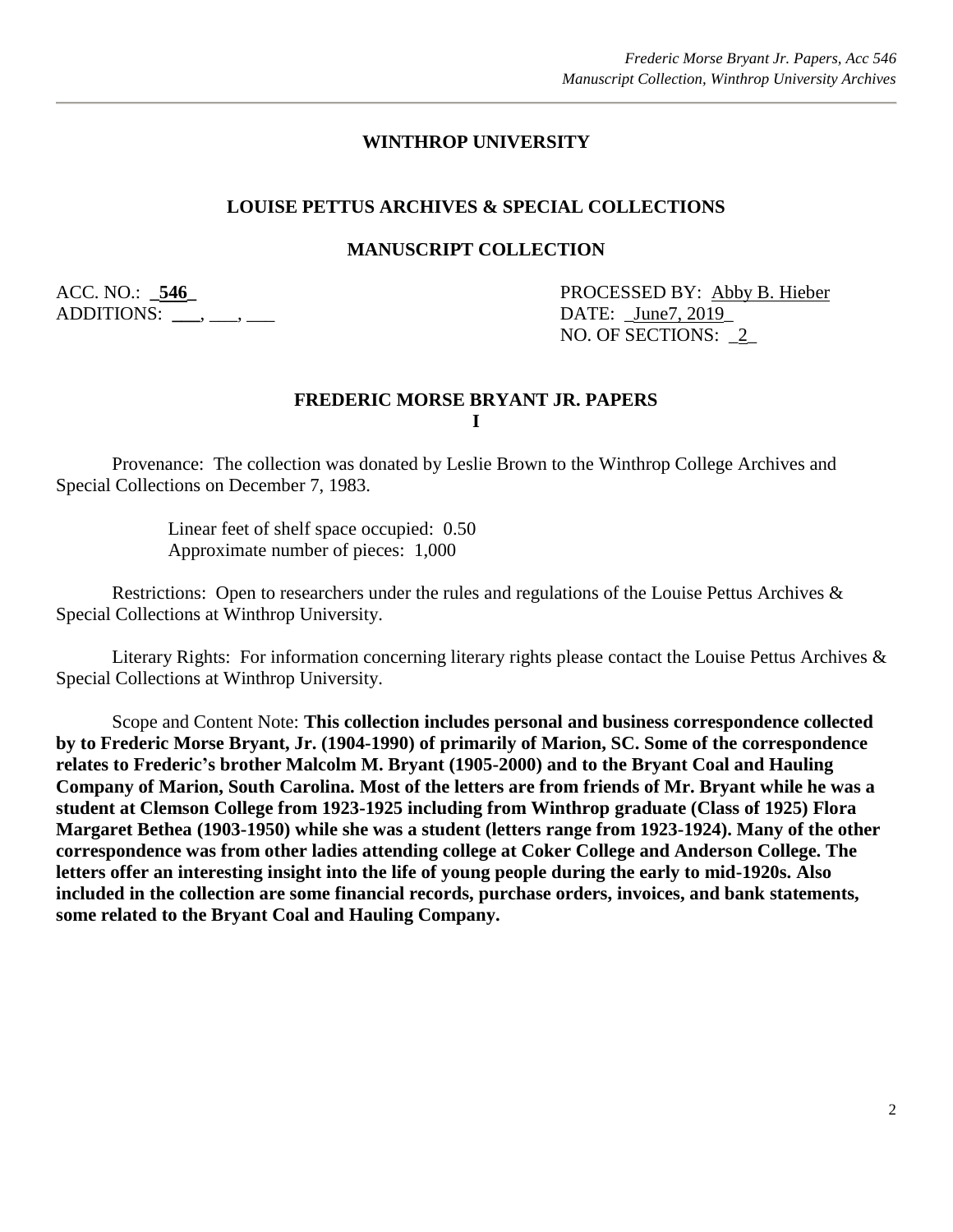## **II**

## **DESCRIPTION OF SERIES**

|                | <b>Box(es)</b> Folder(s) | <b>Series</b>                                                                                                                                                                                                                                               | Year(s)   |
|----------------|--------------------------|-------------------------------------------------------------------------------------------------------------------------------------------------------------------------------------------------------------------------------------------------------------|-----------|
| $\mathbf{1}$   | $1-2$                    | <b>FINANCIAL RECORDS</b><br>This series consists of purchase orders, invoices, canceled checks, and<br>bank statements.                                                                                                                                     | 1925      |
| $\mathbf{1}$   | 3                        | <b>BUSINESS CORRESPONDENCE</b><br>This series consists of correspondence concerning the Bryant Coal $\&$<br>Hauling Company of Marion, SC.                                                                                                                  | 1925      |
| $\mathbf{1}$   | $\overline{4}$           | <b>MISS ED</b><br>This series consists of letters written to Frederic by "Miss Ed" of<br>Conway, SC while he was a student at Clemson College.                                                                                                              | 1923      |
| $\mathbf{1}$   | $5 - 6$                  | <b>MISCELLANEOUS FRIENDS</b><br>This series consists of individual letters written from friends of Mr.<br>Bryant while he was a student at Clemson College. There are a couple<br>letters to Frederic's brother Malcolm Bryant as well.                     | 1924-1925 |
| $\mathbf{1}$   | $\tau$                   | <b>LUCIA</b><br>This series consists of letters written to Frederic by "Lucia" from<br>Anderson College while he was a student at Clemson College. One<br>letter is written by Lucia's friend Cornelia on Lucia's behalf while she<br>was in the infirmary. | 1923-1924 |
| $\overline{2}$ | 8                        | FLORA MARGARET BETHEA<br>This series consists of letters written to Frederic by Winthrop graduate<br>(Class of 1925) Flora Margaret Bethea (1903-1950) while she was a<br>student (letters range from 1923-1924).                                           | 1923-1924 |
| 2              | 9                        | <b>ROSA LEE COX</b><br>This series consists of letters written to Frederic by Rosa Lee Cox,<br>Business Manager at Coker College while he was a student at Clemson<br>College.                                                                              | 1925      |